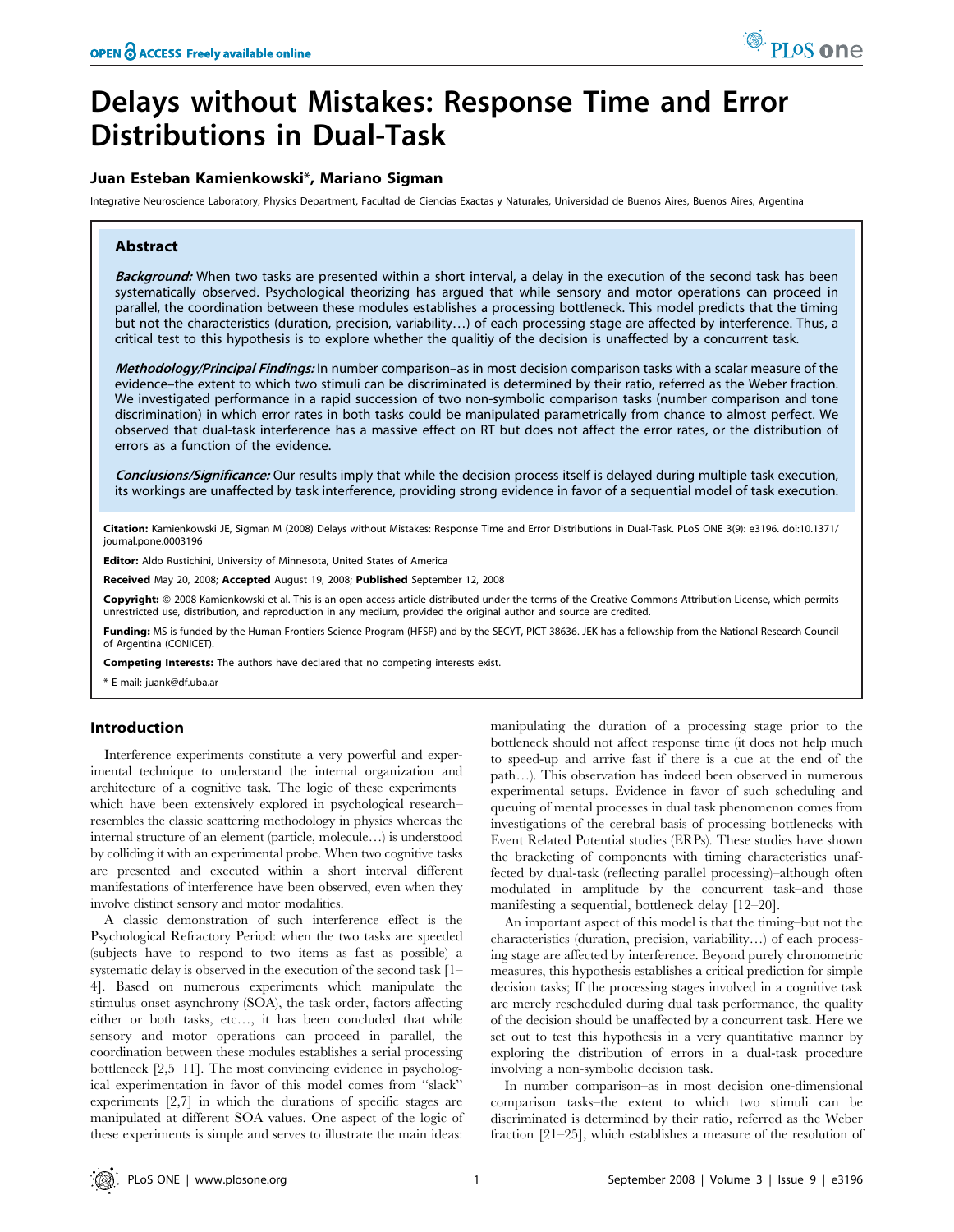the decision making process. The decision-making process has been modeled as a noisy integrator that accumulates evidence provided by the sensory system [26–34]. These models have been often used indistinctively in symbolic and non-symbolic tasks, although the emergence of symbols presents important qualitative and quantitative differences [24,35–38]. For instance, it has been shown that mapping of quantity into a continuous line switches from a logarithmic to a linear scale with the emergence of symbols. This has been shown in developmental [39] as well as in crosscultural studies [40]. These differences have been explained by theoretical models, which predict the existence of neurons entrained to numerosity information alone or paired to symbolic information. These neurons develop skewed receptive fields whose dispersion increases with numerosity (which become Gaussian and with fixed dispersions in a logarithmic scale) for numerosity alone. The very same neurons may show sharply tuned receptive fields which are Gaussian like in linear scale and with a constant dispersion for different numerosities when stimulated with symbolic quantities [41–43]. Since the implicit assumption of diffusion models is that evidence to reach a decision is conveyed by sensory neurons, these differences may become very important when modeling symbolic or non-symbolic decision. In part, the success of this modeling strategy in both forms of decisions may be explained by the fact that symbolic operation cannot completely bypass a highly automatic (and probably the default) circuit of non-symbolic operation [40,44–46]. Yet, a fundamental difference which may pose an important challenge to formal accumulation models is the relation between error rates and response times. In previous studies in which the distribution of response times in a dual-task experiment were studied using accumulation models [11,47], error rates were too low to be modeled and thus, the covariation between error rates and mean and dispersion of response times, an important prediction of the accumulation models [29,37,48–51] could not be tested [52]. The main aim of the present study was to explore these relations and how they are affected by interference with a concurrent task.

We investigated performance in a rapid succession of two nonsymbolic comparison tasks (number comparison and tone discrimination) in which error rates in both tasks could be manipulated parametrically from chance to almost perfect. Consistent with the sequential model, we observed that dual-task interference has a massive effect on RT but does not affect the error rates, or the distribution of errors as a function of the evidence.

## Results and Discussion

# Task selection and execution in an analog dual-decision task

Participants were asked to respond as fast as possible to an auditory and a visual stimulus (Figure 1A). The auditory stimulus was a pure tone lasting 200 ms with a frequency chosen randomly from the following list: {350, 441, 556, 882, 1111, 1400} Hz Participants responded with the middle and annular finger of the left hand, whether the tone was higher or lower frequency than a fix reference set at 700 Hz. The visual stimulus was a set of dots in a circular display. The critical variable was the number of dots while intrinsic and extrinsic parameters (respectively density and occupied area of the set of dots) were equalized during the length of the experiment [22,53,54]. Participant responded using the right hand to indicate whether there were more or less dots than a fix reference, set at 20. The number of dots varied from 10 to 40, sampling the number line uniformly in a log scale. The stimulus order was unpredicted for participants. Stimulus onset asynchrony (SOA) between both stimuli varied between 100 and 1250 ms.

Participants had the choice of determining which stimulus they would respond first. Note that although correlated, the order of presentation and of response is not necessarily identical for each trial. The dependence of task choice on SOA (Figure 1B), which follows a sigmoidal relation, indicates that selecting which task to respond first is determined, within a certain temporal jitter, by presentation order. At  $SOA = 0$  (simultaneous presentation), "number responded first trials" corresponded to  $74\pm2\%$  of the total. The SOA value giving an unbalanced choice of 50% responses to each task–referred as 50% SOA–averaged across subjects, was  $113\pm11$  ms. The temporal interval from an SOA of 80% of ''number responded to first trials'' to a SOA of 80% of "tone responded to first trials" is  $303\pm21$  ms. These results are in very tight resemblance with a previous dual task study in which numbers were displayed in arabic digits or spelled words and subjects compared only between two tones [47].

#### Effects of SOA on Response Times (RTs) and Error rates

An analysis of the dependence of RTs with SOA (Figure 1C) revealed a classic PRP effect. RTs to the first task (RT1) were mostly unaffected by SOA while response times to the second task (RT2) decreased with SOA. For ''tone responded first trials'' the slope of the regression is not significantly different than  $-1$ –as quantitatively predicted by the sequential bottleneck model–for short SOAs, henceforth used to refer to SOA values of  $\{100, 250,$ 400} ms (mean value of the slope of the regressions for each individual subject:  $-0.80\pm0.10$ , t-test comparing the mean with  $-1:$  t = 2,07, p = 0.06, CI:  $[-1.01, -0.59]$ . For "number responded first'' trials, the slope of the regression was negative but significantly larger than  $-1$  (mean  $= -0.74 \pm 0.06$ , t  $= 4,53$ , p $0.001$ , CI:  $[-086, -0.61]$  ). For long RT2, mean values reached a plateau in which the responses become independent of SOA. While this is a classic observation in many PRP studies, we had previously found that in situations in which task order is unknown, RT1 increases for short SOAs. Here we did not replicate this result, probably because subjects had extensive training prior to the experiment. (t-test comparing RT1 at  $SOA = \{100, 250\}$  ms with  $SOA = \{1000, 1250\}$  ms for Number Task:  $t = 0.58$ ,  $p = 0.57$ , CI:  $[-27.82, -48.51]$ ; and for Tone Task:  $t = 0.41$ ,  $p = 0.68$ , CI:  $[-29.85, -22.20]$ .

We then studied the dependence of the total number of errors (collapsed across all distances) as a function of SOA (Figure 1D). We did not see any significant change in the error rate with SOA either in the first or second responded task, regardless of whether the responded task was the number or the sound task (the four ttests comparing mean error values between short and large SOAs for Number Responded first, Number Responded Second, Sound Responded First, Sound Responded Second had a p value larger than 0.1). Thus, the first and most important result of this paper is that, in striking contrast with the dependence of RTs–which shows a very significant increase is observed in RT2 as SOA shortens, error rates are completely unaffected by dual-task interference.

#### Effects of Distance, Task Order and SOA on Error Rates

While the mean error rate is an informative estimator of the underlying processes of a cognitive task, more quantitative aspects and insights of the workings of the decision process can be understood by measuring the dependence of errors with the critical variable involved in the decision. In our experiment, the evidence is determined by the Log numerical distance and the precise probability of generating a response given a stimulus can be estimated using bayesian models based on maximum likelihood hypothesis [55,56]. In the case of a number comparison task, under the assumption of a Log-Gaussian representation of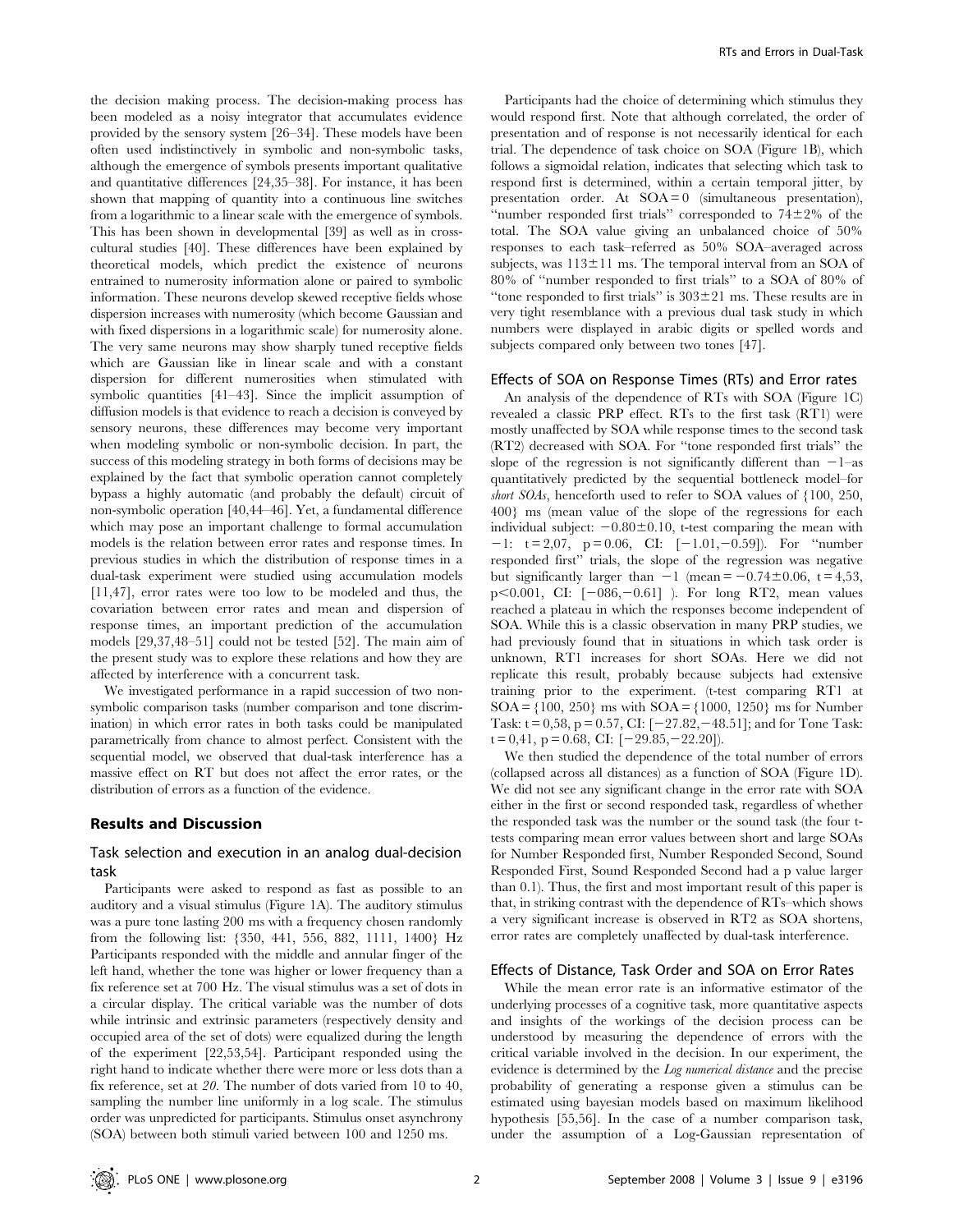

Figure 1. Task design and the effect of SOA on response order, RTs and errors. A) Experimental design. A number and a tone discrimination task were presented at a variable SOA. Task order was unknown and response times to each task were considered from its corresponding stimulus presentation. B) Response order as function of SOA. C,D) Response Time (RT) and Error rates as function of SOA. Positive SOA corresponds to number presented second trials. The classic PRP can be observed (C). RT2 (solid lines) decreases with a slope close to -1 for short SOA until it reaches a plateau. RT1 is unaffected by SOA (dashed lines). Error rates are unaffected by SOA (D). Both for Number and Tone task (black and gray lines respectively). doi:10.1371/journal.pone.0003196.g001

numerosity [25], the probability that, for a given stimulus numerosity (n) and a fixed reference  $(n_{ref})$ , the response time is larger (or smaller) can be calculated analytically  $(P_{\text{larger}})$  [21] and is determined by the following equation:

$$
P_{larger}(n, n_{ref}) = \int_{\log(n_{ref})}^{+\infty} \frac{\exp\left(-\frac{(x - Log(n))^2}{2 \cdot w^2}\right)}{\sqrt{2 \cdot \pi} \cdot w} dx =
$$
\n
$$
\frac{1}{2} \cdot \exp\left(-\frac{r}{\sqrt{2} \cdot w}\right)
$$
\n(1)

where: r is Log distance  $(r = Log(n/n_{ref}))$ , and w is the Internal Weber Fraction (see Appendix S1 for a derivation of this equation). This theoretical distribution was used to estimate the internal weber fraction (w) for different experimental conditions. In essence, the Weber fraction determines the resolution of the decision process.

We measured  $P_{\text{larger}}$  as a function of numerosity (Figure 2A) for number responded first trials and for number responded second trials, collapsing across all SOA values and fitted these experimentally obtained distributions to the theoretical prediction given by equation 1. Overall, all fits were accurate, as seen in figure 2A and as indicated by the small values of root mean square error (RMSE), indicating that the theoretical model provides an adequate description of our experimental data for all conditions (RMSE: number responded first trials 0.026 and number responded second trials 0.055). The internal weber fraction is not affected by task order (t-test comparing number responded first trials and number responded second trials: w:  $0.16 \pm 0.01$  and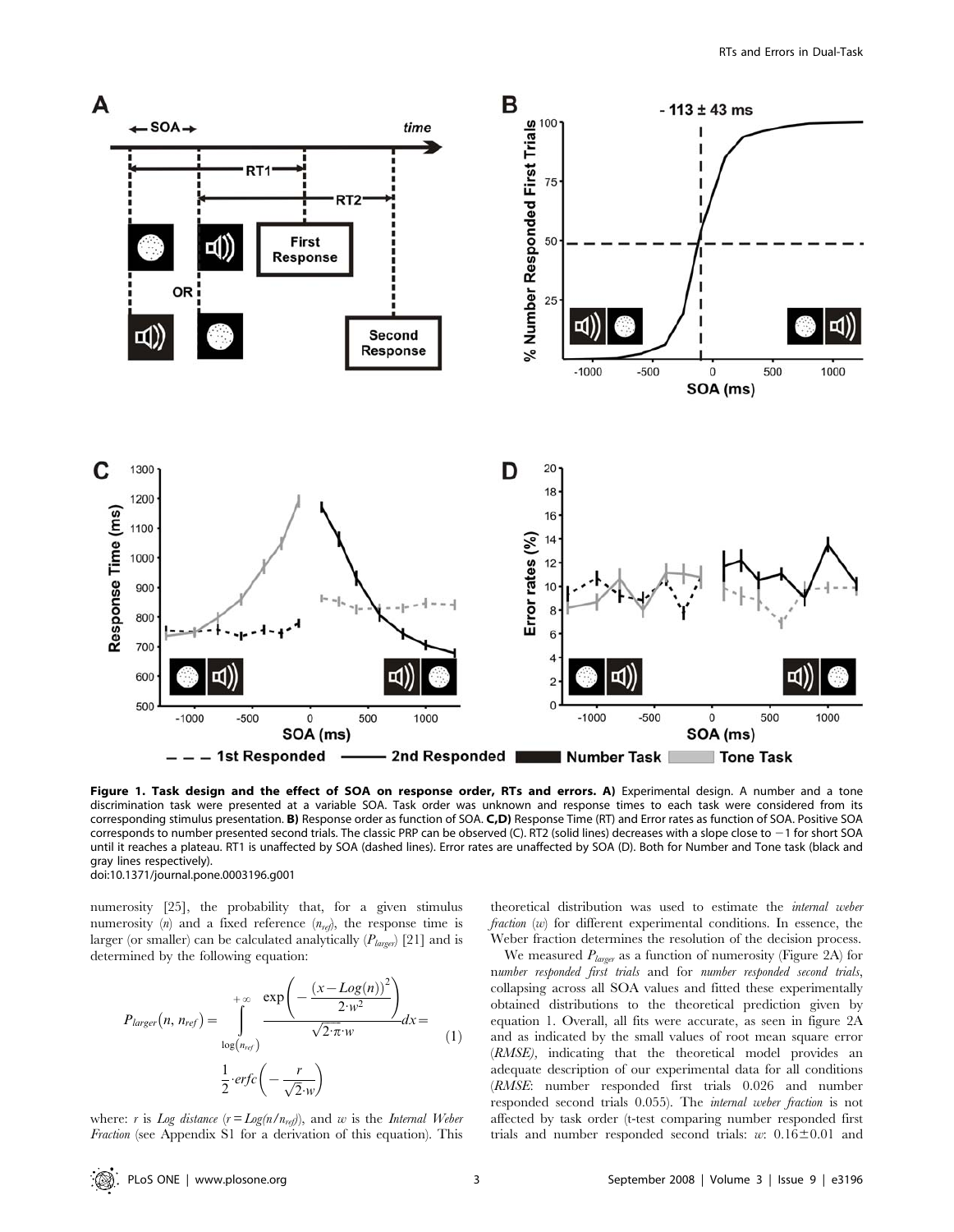

Figure 2. Interactions between interference (SOA) and decisional (log numerical distance) variables. A) Probability of a response ''larger'' as a function of the numerosity when the number task was responded first (open circles) and second (solid circles). Both curves can be fit by a sigmoidal function (dashed and solid lines respectively). The width of this function, which is an estimate of the internal Weber Fraction (w), is unaffected by task order. B) Same data as in A, fit to a sigmoid function with a varying reference. The internal reference (50% response) is closer to the objective reference (20) when the number task is responded first.  $C$ ) Dependence of error rates as function of numerosity for different SOA values, represented in different colours. For number task responded second trials. Error rates and their distribution are unaffected by SOA. (SOA color labels: blue = 100 ms, green = 250 ms, red = 400 ms, cyan = 600 ms, magenta = 800 ms, yellow = 1000 ms and black = 1250 ms) D, E) The internal weber fraction is not affected by SOA (D), while the internal reference increase for larger SOAs when number task was presented second (E). Both parameters estimated with the same fit (equation 2). Black lines correspond to Number responded second trials and grey lines corresponds to Number responded first trials.

doi:10.1371/journal.pone.0003196.g002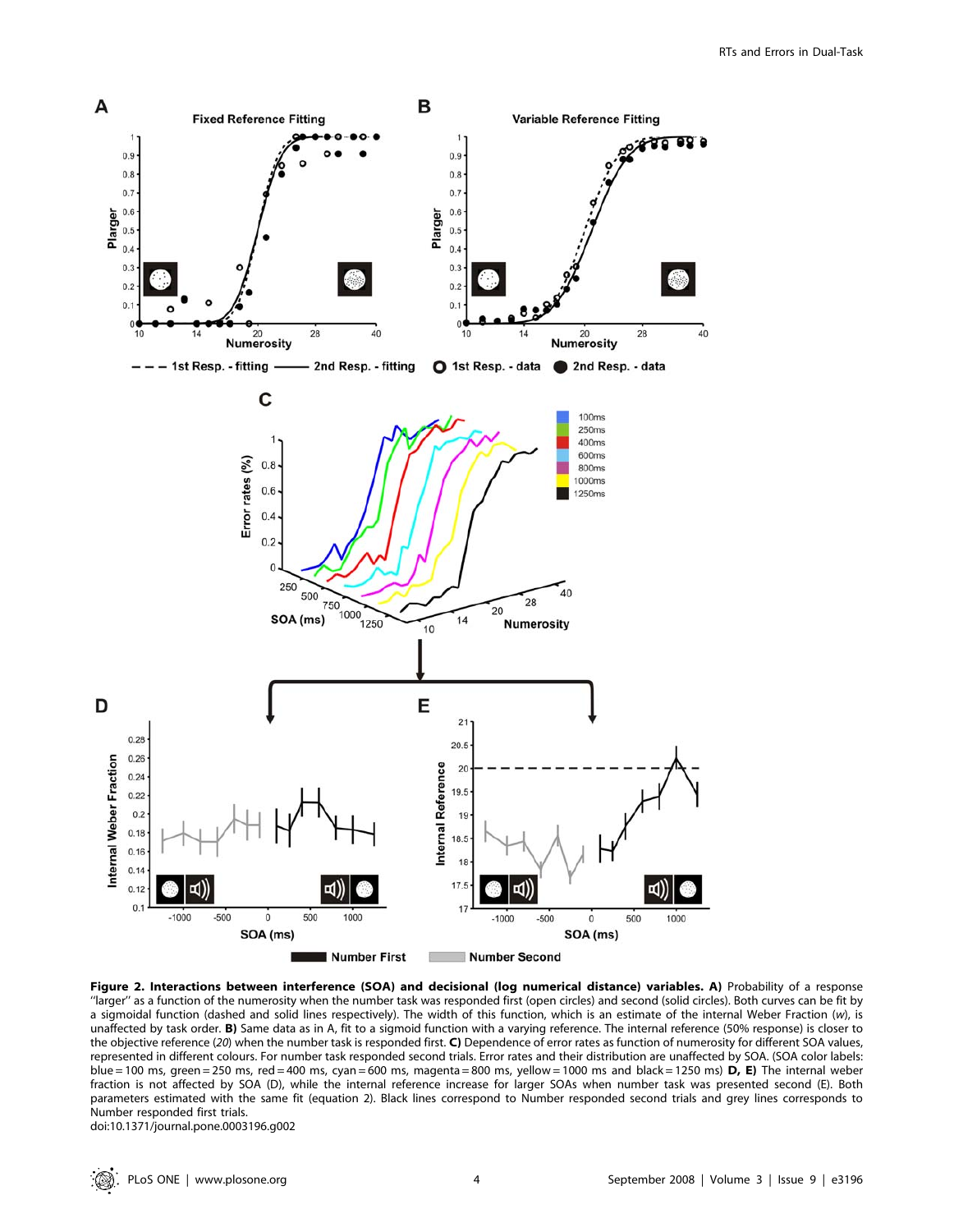Table 1. Effects of SOA and distance in response times and errors of both tasks.

| Variable                  | Parameter   | Number task responded first trials |        |           | Number task responded second trials |        |            |
|---------------------------|-------------|------------------------------------|--------|-----------|-------------------------------------|--------|------------|
|                           |             | (df)                               | F      | P         | (df)                                | F      | P          |
| RT (Number task)          | <b>SOA</b>  | $\overline{2}$                     | 0,05   | p > 0.05  | $\overline{2}$                      | 15,26  | p < 0.001  |
| RT (Number task)          | <b>DIST</b> |                                    | 4,66   | p< 0.05   | 1                                   | 11,49  | $p<$ 0.01  |
| RT (Number task)          | SOA*DIST    | 2                                  | 0,00   | p > 0.05  | 2                                   | 0,06   | p > 0.05   |
| Errors rate (Number task) | <b>SOA</b>  | $\overline{2}$                     | 0,63   | p > 0.05  | 2                                   | 0,60   | p > 0.05   |
| Errors rate (Number task) | <b>DIST</b> | 1                                  | 150,93 | p< 0.0001 | 1                                   | 116,57 | p < 0.0001 |
| Errors rate (Number task) | SOA*DIST    | $\overline{2}$                     | 2,59   | p > 0.05  | 2                                   | 2,80   | p > 0.05   |
| RT (Tone task)            | SOA         | $\overline{2}$                     | 0,04   | p > 0.05  | 2                                   | 16,44  | p< 0.001   |
| RT (Tone task)            | <b>DIST</b> | $\overline{2}$                     | 3,15   | p > 0.05  | $\overline{2}$                      | 2,80   | p > 0.05   |
| RT (Tone task)            | SOA*DIST    | 4                                  | 1,47   | p > 0.05  | 4                                   | 0,98   | p > 0.05   |
| Errors rate (Tone task)   | SOA         | $\overline{2}$                     | 0,22   | p > 0.05  | $\overline{2}$                      | 1,27   | p > 0.05   |
| Errors rate (Tone task)   | <b>DIST</b> | 2                                  | 77,87  | p< 0.0001 | $\overline{2}$                      | 36,89  | p < 0.0001 |
| Errors rate (Tone task)   | SOA*DIST    | $\overline{4}$                     | 1,11   | p > 0.05  | 4                                   | 0,24   | p > 0.05   |

doi:10.1371/journal.pone.0003196.t001

0.18 $\pm$ 0.02, t = 1.22, p = 0.24, CI: [-0.01,0.05]). The values we obtained of  $w$  are very close to other values reported previously in the literature [22–25].

In the previous fit we assumed that the internal reference–i.e. the numerical distance at which participants respond at chance– was set to the objective reference (fixed to twenty throughout the experiment). However, many number comparison studies have shown that there is a systematic sub-estimation of numerosity for large numbers [57–59], indicating that the internal and objective reference may not coincide. We thus performed a second fit of the data in which the internal Weber fraction and the internal reference were considered as free parameters (Figure 2B), fitting the data to the following equation:

$$
P_{larger}(n, n_{ref}) = \frac{1}{2} \cdot erfc\left(-\frac{r-z}{\sqrt{2} \cdot w}\right) \tag{2}
$$

Where r, and w are the same than in equation 1 and z is the log distance between the internal and the objective reference. The fits improved slightly for number responded second trial after inclusion of the internal reference (RMSE: number responded first trials 0.027 and number responded second trials 0.036). The internal Weber fraction,  $w$  is not affected by task response order (ttest comparing number responded first trials and number responded second trials: w:  $0.15 \pm 0.01$  and  $0.17 \pm 0.01$ , t = 1.12,  $p = 0.28$ , CI:  $[-0.01, 0.04]$ . The obtained values of w are not significantly different from the values we had obtained in the previous fit. Interestingly, we observed a significant change in the internal reference as a function of task order, (paired t-test:  $t = 2.54$ , p $< 0.05$ , CI: [0.00, 0.07]). Thus, the internal reference seems to be the sole parameter in the decision making process which is affected by task order–a broad measure of interference of a concurrent task.

Having found that error rates are insensitive to SOA and that the Weber fraction is independent of task order, we explored whether the Weber fraction changes with SOA. We focus this analysis on the numerical task, because in our experiment numerical distances are sampled at a higher resolution than frequency distances and also because the internal numeric

reference proved to be more stable than the auditory reference, which showed some drifts during the experiment. Similar results were found however when this analysis is performed in the responses to the auditory task (reported in Table 1). We first analyzed the functional dependence of error rates with distance, for different values of SOA (Figure 2C) To provide a quantitative comparison for different SOA values, we estimated the internal Weber fraction  $(w)$  and internal reference using equation 2, for each individual subject and each value of SOA in the number responded second trials. We submitted this data to an ANOVA and, in close correspondence with the task order manipulation, we did not see any effect of SOA on the Weber fraction (df =  $6$ ,  $F = 0.08$ ,  $p > 0.9$ ) indicating that the tuning curves for errors is not affected by interference (Figure 2D). The SOA resulted, however, on a monotonic change in the reference as SOA increased, when the number task was performed second (Figure 2E). Previous studies on numerosity estimation have reported a tendency to underestimate the actual value [57,59], although this tendency can be reverted with proper calibration [60]. In this study, we calibrated subjects, presenting them the reference (in the same visual display as the stimuli used in the experiment) before the beginning of each experimental block and, indeed, we observed that the subjective reference is very close to the objective reference. The unexpected finding of an increase in the subjective reference when the number task is presented second and the monotonic increase with SOA suggest a small departure from the purely passive sequential model and may involve a role of attention in the perception of numerosity which would be interesting to explore and study in detail in further investigations.

In summary, we studied the functional dependencies of response times and error rates in a dual-task experiment where each task involved a non-symbolic decision. For response times we replicated the main features observed in prior dual-task studies, showing a strong delay in the execution of the second task which decreases as SOA increases and no effect on the first responded task. On the contrary, we did not observe any significant effect on the total number of errors or on the distribution of errors as a function of the numerical distance between the target and the reference, suggesting that the decision process itself is delayed but its workings are unaffected by task interference.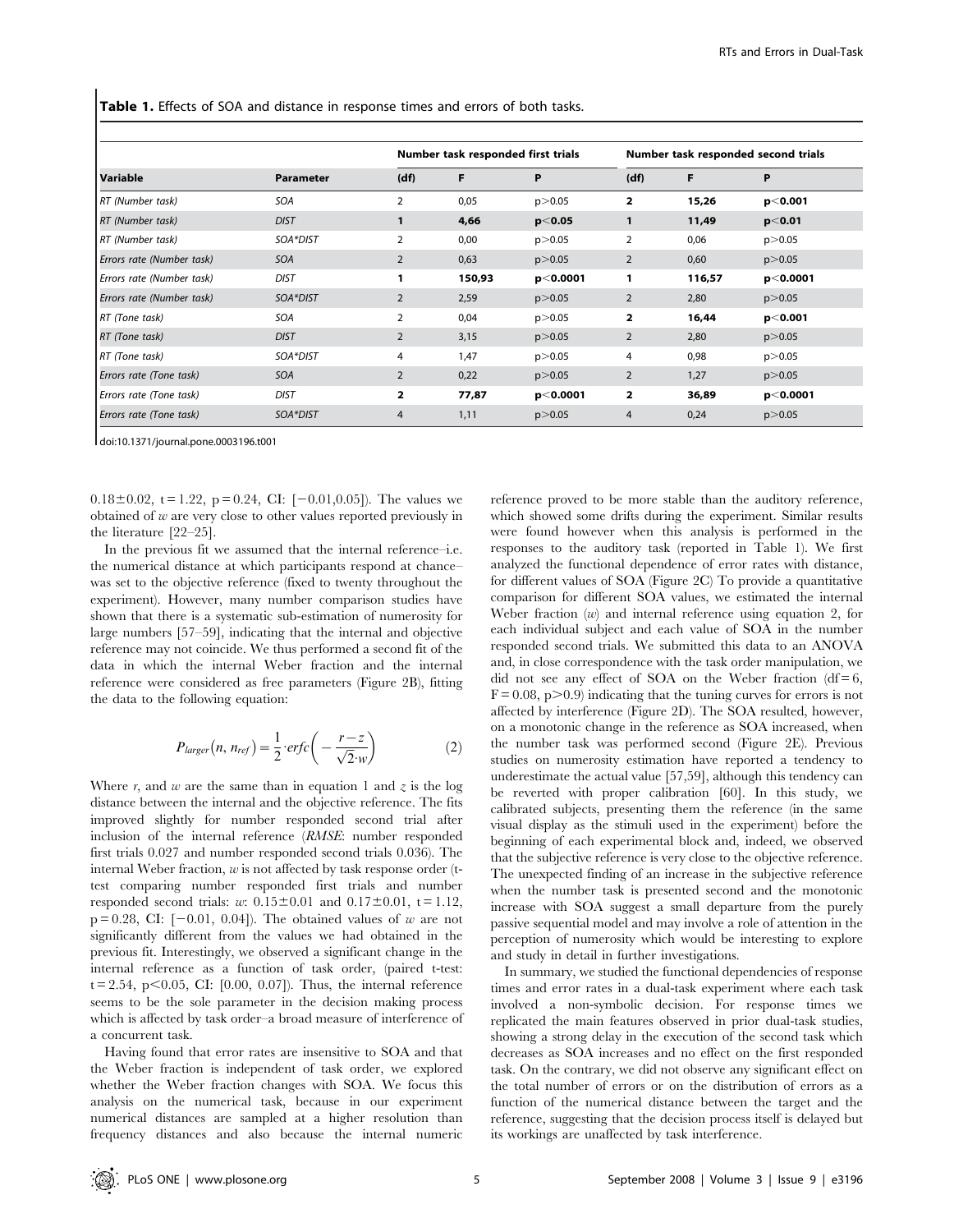### Methods

## **Participants**

A total of 16 participants were involved in this study (six males, age  $25±4$ ). Participants were all native Spanish speakers. All subjects gave written informed consent and were naive about the aims of the experiment. All the experiments described in this paper were reviews and approved by the ethicss comittee: "Comité de Ética del Centro" de Educación Médica e Investigaciones Clínicas "Norberto Quirno" (CEMIC)'' qualified by the Department of Health and Human Services (HHS, USA): IRb00001745 - IORG 0001315.

## Stimuli and Tasks

Number Task. The visual stimulus consisted of a white circle containing a variable set of black dots and was shown in the center of the screen for 200 ms. The number of dots  $(n)$  varied between 10 and 40, equidistant in a log scale, and centered in the objective reference (20) which was unchanged during the experiment. The spatial distribution of the dots was varied pseudo-randomly, equating the extrinsic and intrinsic properties of the stimuli (i.e. total luminance and item size) similar to the stimuli used in previous number comparison studies [22,23,53,54,61].

Participants responded to the number task with a single key press using middle and index fingers of the right hand; to indicate whether the number of dots was larger or smaller than a fixed reference  $(n_{ref} = 20)$ . Stimuli were shown in a 14-in monitor with a refresh rate of 60 Hz. Participants sat 60 cm from the screen.

Tone Task. The auditory stimulus was a pure tone mixed with a 20% of white noise (to avoid highly picked spectral content) and was presented for 200 ms. The frequency of the tone varied between 350 Hz and 1400 Hz, equidistant in a log scale. Three tones had frequencies under 700 Hz and three above 700 Hz. We determined the scale and the number of tones empirically to equate the difficulty of both tasks (Figure 1C and 1D). Participants responded to this task with a single key press using middle and index fingers of the left hand; indicating whether the tone was higher or lower than a fixed reference  $(700 \text{ Hz})$ . Auditory stimulation was provided through headphones.

#### General Procedure

Participants were asked to perform two tasks, with the clear instruction that they had to respond accurately and as fast as possible to each one as its corresponding stimulus was delivered. We emphasized that both tasks were equally important and that proper completion of a trial involved rapid and correct performance in both tasks.

The experiment was divided in blocks of 42 trials. In each block, the delay in the Stimulus Onset Asynchrony (SOA) and the order of the two tasks changed pseudo randomly from trial to trial, sampling the SOA values {100, 250, 400, 600, 800, 1000, 1250} ms and stimulus presentation orders {Number First, Tone First},. Thus, there were a total of 14 trial types which were repeated three times within one block (see Figure 1A). The temporal interval between the end of second stimuli of one trial and the beginning of next trial (i.e. the time to respond to the second task) varied randomly between 2300 and 2600 ms.

Prior to the beginning of the experiment, participants were shown the numerical and auditory references (10 repetitions). To avoid major drifts of the internal reference, we also presented the auditory and numerical references (2 repetitions) in the beginning of each block. Participants performed a total of 17 blocks (714 trials).

Before data collection, participants were trained for one to three blocks. Response performance was monitored online and participants did not proceed to the experiment until proper

performance was assured (i.e. they did not grouped both responses and response times were bellow 1300 ms for 10 consecutive trials).

#### Data analysis

Definitions. All the analyses described here for Response Times (RTs) were done only on correct responses. Trials in which the response times to one task exceeded 2.5 times mean RT and trials in which participants responded to only one task were excluded (less than 10% of the trials). All the statistics were done using the MATLAB, and in all ANOVAs, participants were treated as a random factor. Unless otherwise noted, all the t-tests were paired t-tests for values calculated for each individual subject  $(N = 16$  in all cases).

The **numerical distance** is defined as the absolute value of the difference between the presented number and the reference (fixed to 20 throughout the experiment). Since for the most part dependencies with distance are logarithmic, we refer to log **numerical distance**  $(r)$  between the presented numerosity  $(n)$ and the fixed reference  $(n_{ref})$  as

$$
r = Log\left(\frac{n}{n_{ref}}\right) \tag{3}
$$

For certain analysis we categorized the SOA values in "short SOA'' which refers to SOA values of {100, 250, 400} ms and "large SOA" as  $SOA = \{600, 800, 1000, 1250\}$  (see Figure 1C). Similarly, the log distance was categorized in **close**  $(r<0.25)$  and **far**  $(r>0.25$ , see Figure 2A and 2B).

Experimental variables estimated through regressions. To quantitatively measure response choice preference, response order was adjusted with a shifted sigmoid function, with two free parameters, a and b:

$$
\frac{1}{1 - \exp(-a \cdot (x - b))}
$$
\n(4)

The parameter  $b$  corresponds to the SOA at which both tasks were responded first with equal probability (50%SOA, Figure 1B). We first estimated the 50% SOA on a subject by subject basis (by performing a fit for each individual subject) and then averaged and submitted to statistical analysis. All the fits were done in MATLAB with non linear least squares method and Levenberg-Marquardt algorithm.

The **Internal Weber Fraction**  $(w)$  was estimated fitting the dependence of error rates with log distance to the theoretical prediction given by equation 1 and 2. This was done collapsing across all SOA values for both tasks orders. Fits were done on a subject by subject basis to estimate  $w$  for each individual subject. The obtained individual values were then averaged (Figure 2A,D) and submitted to statistical analysis. Unless otherwise indicated, the internal reference–i.e. the numerical distance at which participants respond at chance–was set to the **objective reference** (fixed to 20 throughout the experiment). For certain fits (Figure 2B,E) the log distance between the internal and the objective reference simply referred as  $z$ was considered a free parameter (equation 2).

### Supporting Information

Appendix S1 Derivation of the equation to fit distribution of error rates

Found at: doi:10.1371/journal.pone.0003196.s001 (0.09 MB DOC)

#### Author Contributions

Conceived and designed the experiments: JEK MS. Performed the experiments: JEK. Analyzed the data: JEK MS. Wrote the paper: JEK MS.